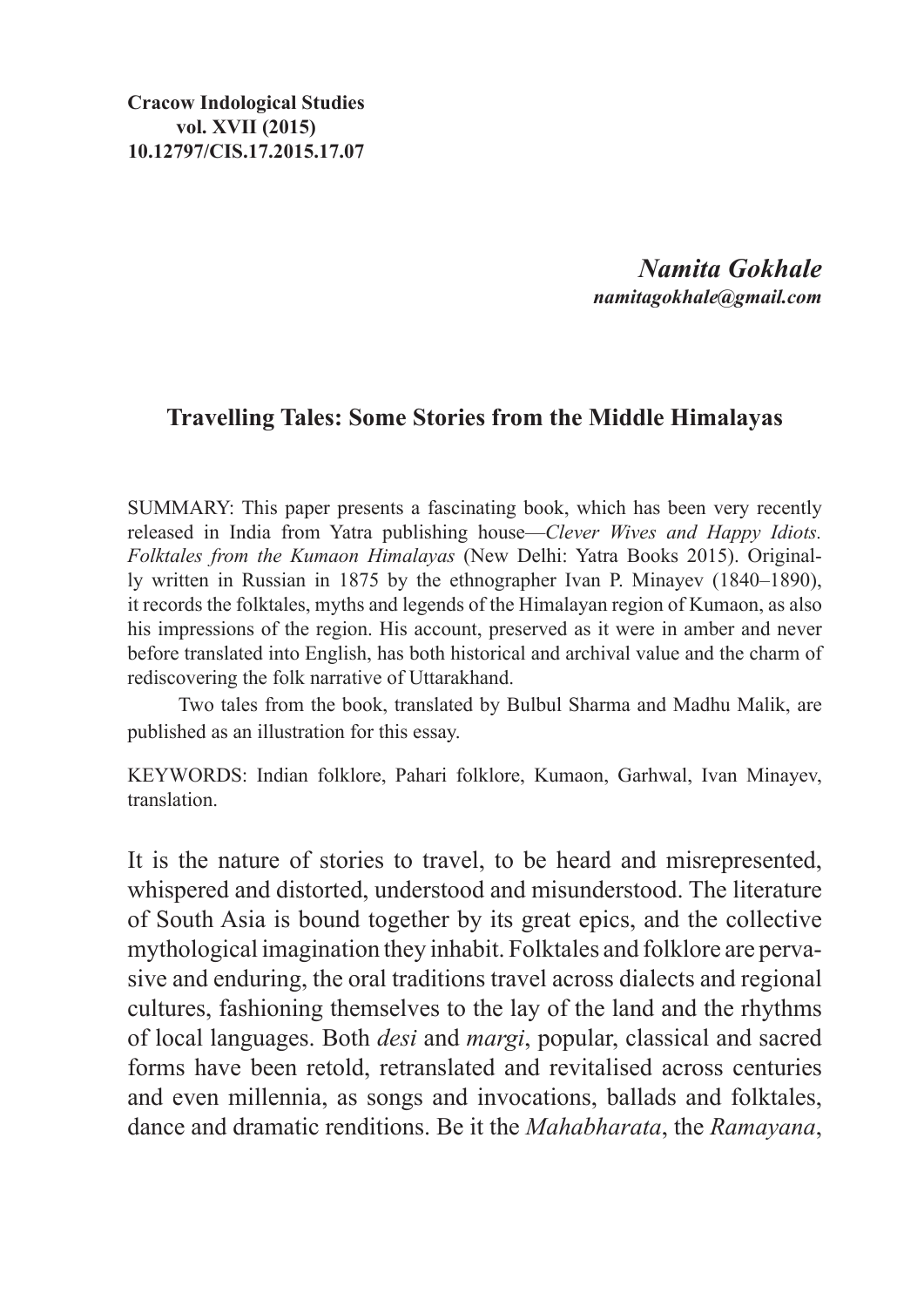the *Jataka* tales or the *Panchatantra*, these stories endure and mutate, from orality to manuscripts to technology enabled downloads.

In this essay, Ishall use theperiscope of anarrative transcription/translation sequence to study how one set of very local stories travelled from the central Himalayas to Russia and on to Germany, only to return via English to the original location where these tales were first told. The story of these stories is as illustrative as the stories themselves, and together they constitute a powerful portrait of the nature of the diasporic, peripatetic word, and how indeed words and ideas take wing and travel, only to return where they began…

This book has been resurrected from many incarnations and *avatar*s. It is the nature of stories to change and mutate, to take on the forms and voices of their storytellers. But these Himalayan folk tales, recorded by Ivan P. Minayev in 1875, are different. They are like the fly trapped in amber, translucent, fixed forever in a forgotten moment of time.

Born in 1840, in the Tambov region, Minayev, a philologist by training, was a specialist in 'Oriental' languages and texts. In fact, he was one of the first Russian Indologists and buddologists, and was almost the first European orientalist to realize that the study of Pali was a must for the proper understanding of ancient Indian history and society. He studied Pali literature and prepared a catalogue of Pali manuscripts at the British Museum and the Bibliothèque Nationale (still unpublished). His Pali grammar written in Russian (1872) was soon translated into French (1874) and English (1882).

As a member of the Russian Geographical Society Minayev travelled extensively in India and Burma in 1874–75, 1880, and 1885–86. His travel journals were published in English in 1958 and 1970.

In the year 1875, Ivan Minayev travelled through Kumaon and Garhwal, in the central Himalayan ranges. In this period he recorded about fifty folk tales, and several legends and folk songs in Central Pahari languages. The Himalayas were still to an extent an uncharted territory. The Great Game was unfolding, and the Russians and the British were vying for knowledge and strategic intelligence about Tibet and the unmapped Himalayan massif. Espionage was possibly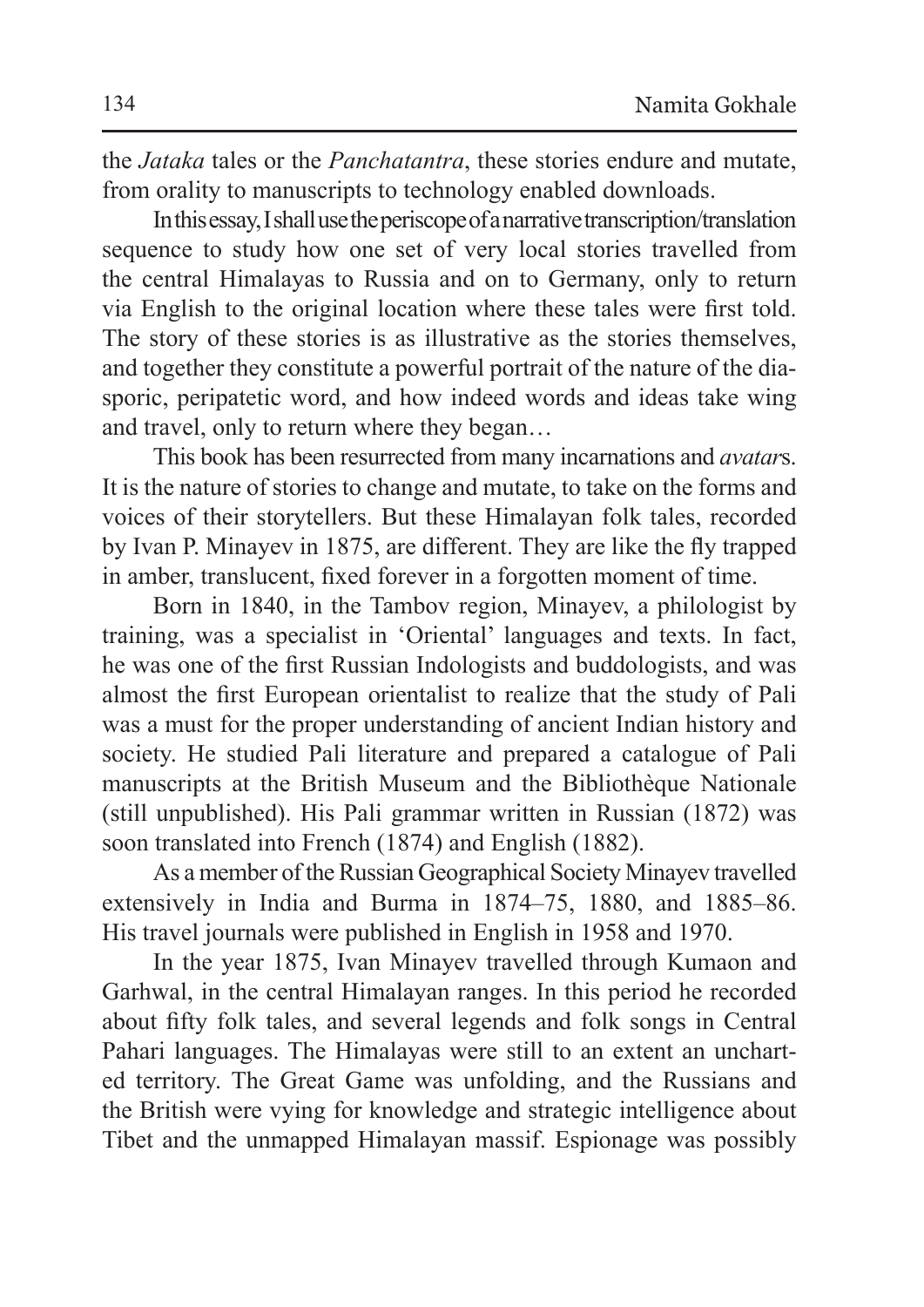among the motivations of those who funded Minayev's expedition to Kumaon, but his interest and understanding of folklore and keen ear for oral literatures led him to spend a considerable part of his journey in collecting and collating these stories.

These stories carry a residue of innocence and wisdom. Their spontaneous and free flowing forms, punctuated by superstition and whimsy, have endured the passage of time with charm and resilience. The influence of the *Katha-sarit-sagara*, the 'Sea of Stories', and the Arabian Nights, is imprinted in the narrative, as is that of the *Jataka*  tales and Buddhist folklore traditions. The twice-told translations continue to carry the resonance of the human voice, hoarse, melodious, or sighing, in their nuance and inflections.

They are stories of survival, set in a terrain of beautiful landscapes and harsh physical challenges. My family ties are with Kumaon and Uttarakhand, and I have grown up in those mountains, listening in to stories that mirror and reflect these in so many ways. The simpleton son, the cunning old widow, the proud and foolish king, the proud maiden, these personages abide in folk and popular memory.

What Stuart H. Blackburn refers to as "geographical distribution, narrative consistency and cultural significance" throws up recurrent patterns but the stories are somehow always unique in their crafting (Blackburn 2008: 227). The indicators and conventions of folklore traditions, and the particularities of local perception, are always at play with each other. Minayev's folktales from across the Tibetan plateau carry many similar inflections to those from Nepal or Arunachal Pradesh.

In an interview, Stephen Alter, writer and Himalayan scholar, speaks of "…the way in which nature is interpreted differently from one range of mountains to the next. […] A bird's call in Nepal will elicit a very different story from the same bird's call in Kashmir. The allegorical aspects of a certain wild herb in Garhwal will take on different meanings in Bhutan. All these narratives are drawn from nature and reflect cultural differences as well as ecological diversity".<sup>1</sup>

http://news.mit.edu/2004/fulbright-1117, accessed on 30.11.2015.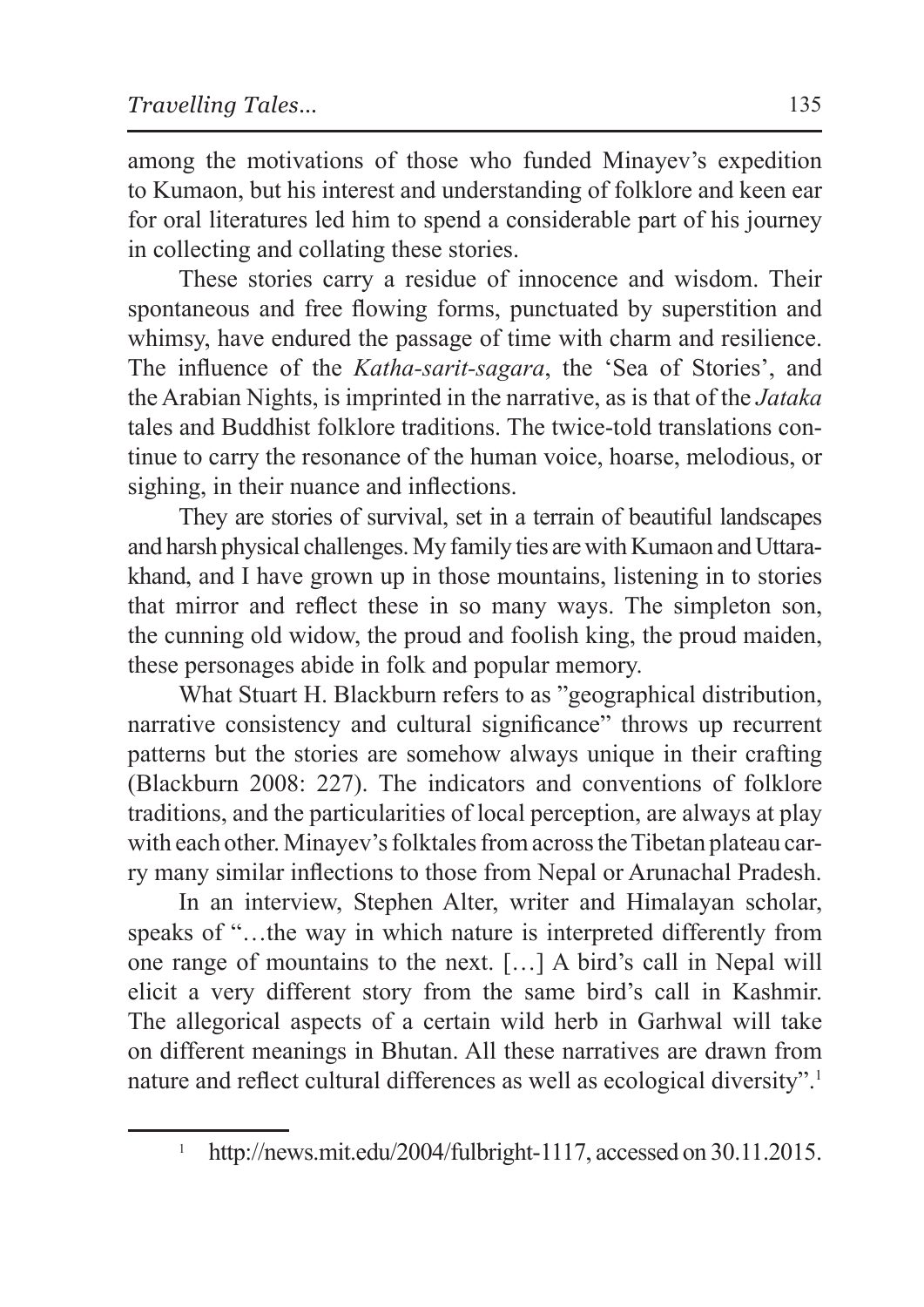Folklore studies were quite the intellectual rage in Minayev's times. 19th-century German romanticism saw folklore as a 'pure' form of local cultures and literatures. In the years from 1812 to 1857, the Grimm brothers had collected and recorded more than 200 stories, and established the foundations of methodology and research practices on the subject.

Acontinent away, 19th-century Kumaon, under the rule of colonial British masters, was a hub of trade and travel. Despite the isolation of the high terrain, it had borders with Tibet and Nepal and was on the silk route from China. Known as the Deva-bhumi or the 'Land of Gods', it witnessed the constant wanderings of pilgrims, fakirs and holy men and saw a convergence of many peoples and religions. A joyous, pagan animism coexisted with the practice of severe tantric ritual, and Buddhism still thrived in nearby Nepal, across the Kali river.

The word 'Kumaon' derives from Kurmanchal, the land of *Kurmavatar,* the second incarnation of Vishnu in the form of a tortoise. In the *Skanda Purana*, Kumaon is known as Manas Khand and Garhwal as Kedar Khand. In the *Ramayana* it is known as Uttarakoshala. In the *Mahabharata* it was part of the kingdom of Uttarakuru. Prehistoric dwellings such as rock shelters, as well as stone-age implements, have been discovered in the Almora district.

TheChinese traveller Hiuen Tsang (Xuanzang) visited the mountains of Kurmanchal sometime in the period from 633 to 643 AD. He records his impressions of the northern tribal kingdoms (associated with Shakas, Khasas, Magars, Kinnars, and Huns) and mentions a number of geographical locations, later on linked to the valleys of Kumaon and Garhwal (see, for example, Saklani 1998: 48-52).

The Katyuri kings, who claimed descent from the Sun god, ruled here from the seventh to the 11<sup>th</sup> century. They called their state Kurmanchal, the land of Kurma. Much of the architectural heritage of Kumaon, especially in stone, came from this period. The Katyuris were followed by the Mallas, and then by the Chand Rajas, who claimed descent from the moon. In 1790, the Gurkhas from neighboring Nepal invaded Kumaon, and a brutal 'Gorkhyal' rule was established, which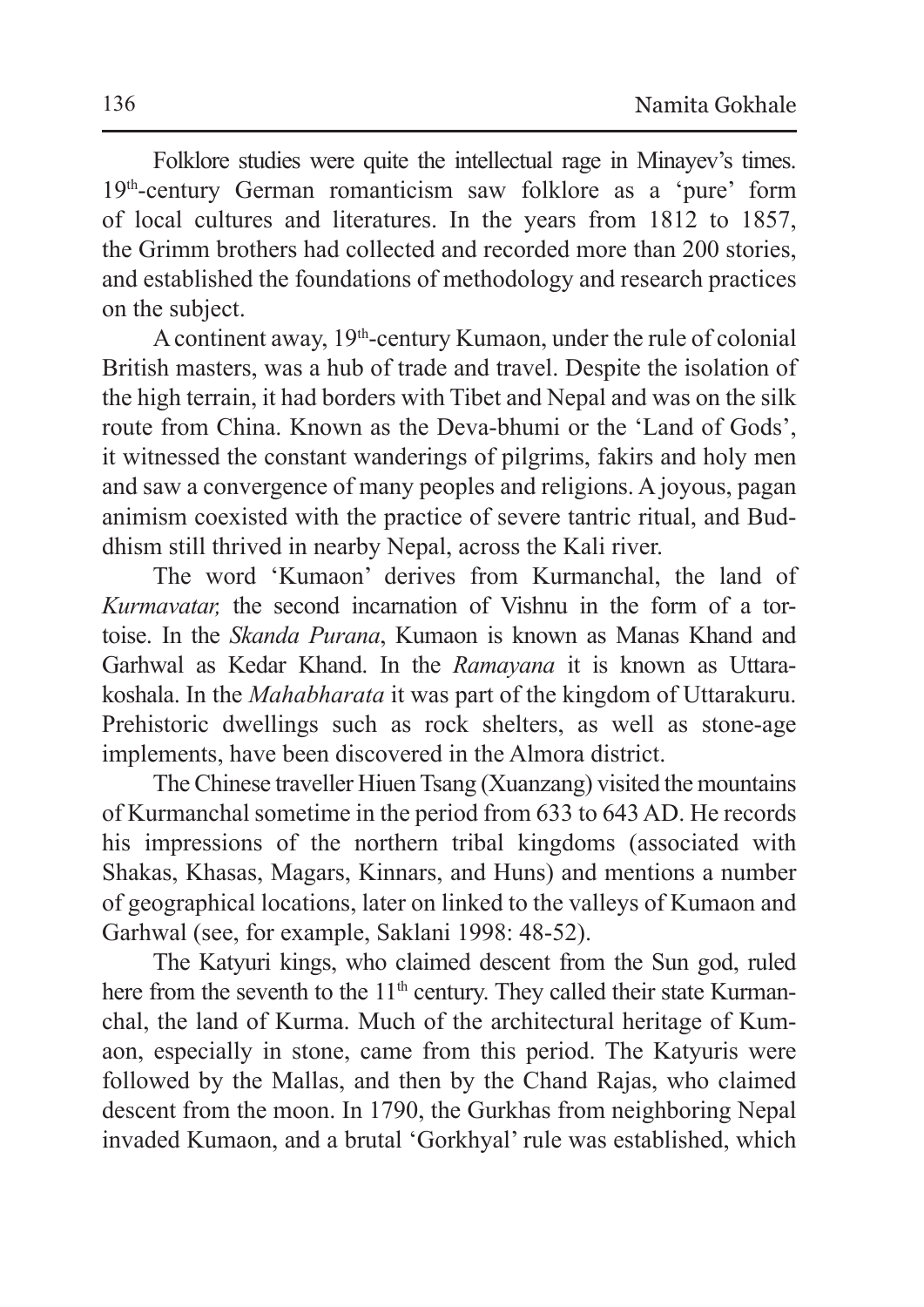continued until 1814, when the treaty of Sagauli handed the region over to the British.

The Mutiny of 1857, later referred to as the First War of Independence, had echoes and repercussions in the Himalayan mountain regions as well. By 1875, when Ivan P. Minayev visited Kumaon, in search of secrets and stories, the British Empire was once again firmly in control of the vast and diverse land. In May 1876, Queen Victoria would be anointed with the additional title of 'Empress of India'. Minayev reports:

In Garhwal and Kamaon they had heard that there is a Russian tsar in Russia, but the naive natives of Srinagar had a very vague idea about the relationship of our vast fatherland with *Kooeen* Victoria (as the natives call her British Majesty); it is true, the information that there was some kinship between the two royal houses had reached even them, and I was asked many different, fairly unintelligible questions, for instance: who pays tribute to whom—*Kooeen* Victoria to the Russian tsar or vice versa? (from the Preface by Ivan Minayev to the 1875 edition, see: Minayev 2015 lxii).

Minayev goes on to observe:

That part of ancient Kamaon and Garhwal controlled by Englishmen who live there, and where I travelled, has changed a lot in recent times: a lot of what travellers saw there at the beginning of the current century no longer exists, and the very manner of travel has not remained the same, since the country has absorbed some elements of European culture. (*Ibid*.: iv-lv)

In Kumaon, or Kamaon, as Minayev refers to it, the prevailing culture of the time had a patina of Sanskritisation, of mantras and Brahmanical ritual, imported from the successive waves of settlers from the plains. Adi-Shankaracharya and his followers remained the elite domain of the Hindu pilgrims and philosophers and priestly classes. For the rest, the intense energies and magnetic presence of the mountains themselves led to an eclectic and localized pantheon of gods, an assertion of the genius loci, as it were.

Apart of the omnipresent worship of Lord Shiva and his consort Parvati, in different forms and manifestations, each village had a *bhumi- -devata*, a god of the soil. There was also an abundance of temples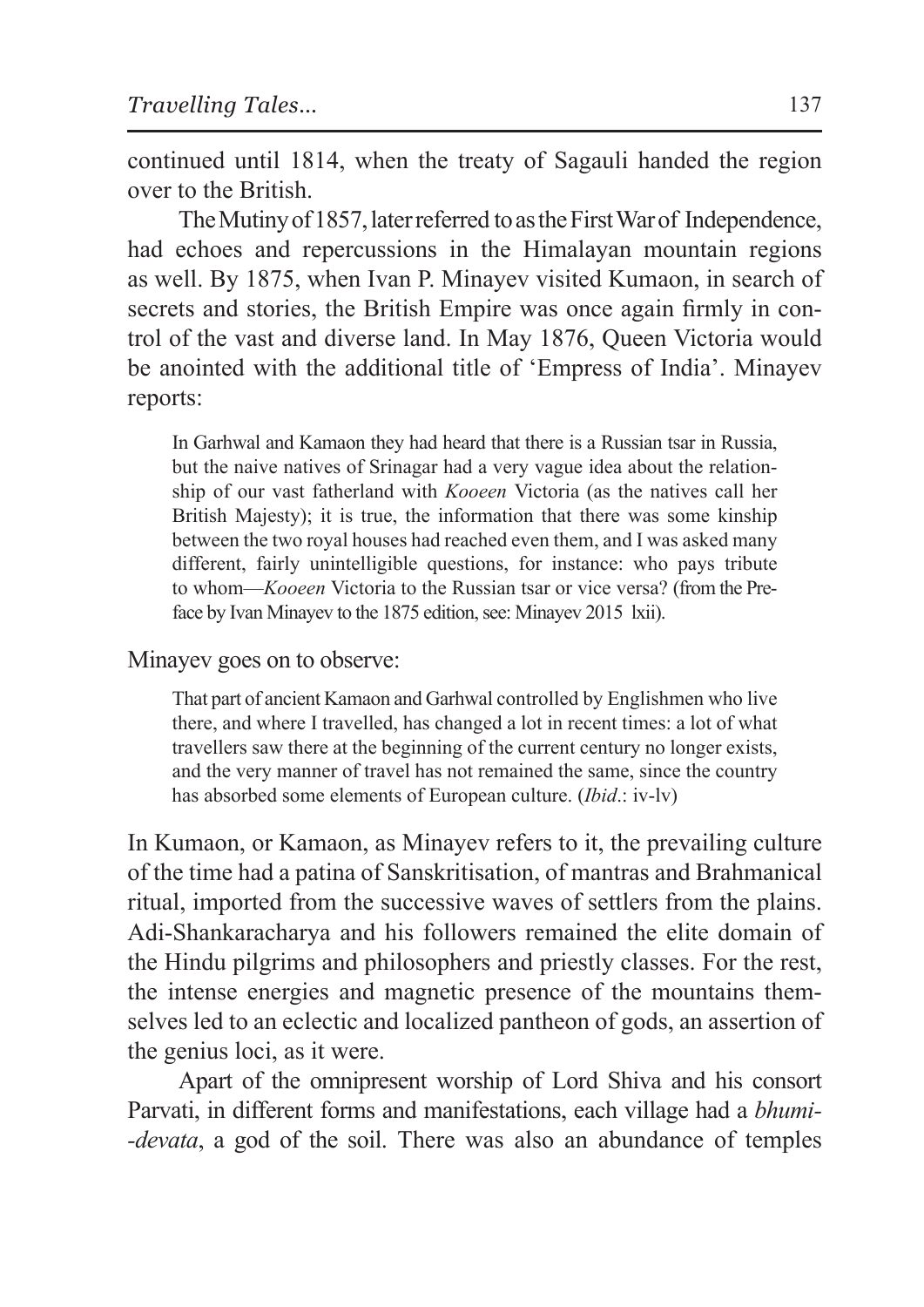dedicated to *kula-devata*s, *grama-devata*s, *naga-devata*s, and *vira*s or local folk heroes who had been incorporated into divinity. Bholanath, Kailasanath, Gangnath and Haru were some of the local gods to be elevated in this fashion. An intense belief in demonology prevailed, as did a fervent fear and relish of *bhuta*s and *ghoul*s. Superstition abounded, and esoteric Tibetan tantric practices, and those of the *siddha* cults, were an integral part of religious and emotional life.

The goddesses of Kumaon were not the docile Sitas and compliant Satis of the Northern plains, but fiercely individualistic, often wrathful, *ugra* manifestations. *Gadha-devi*s were invoked at cremation grounds on moonless *amavasya* nights. The *dayan*s or local witches, with their feet pointing backwards, supposedly derived from the ancient cult of Diana, with the Himalayan sojourns of the Greeks, the Yavanas, who came to these parts after Alexander. The tutelary goddesses of Kumaon, Nanda Devi, perhaps similarly originated from the concept of Mesopotamian goddess Nana. She was introduced by the Greeks and incorporated into local divinity with the Kushan kings and the Indo Greekdiaspora (Michon 2015:126-8). Vanini Devi and Shyama Devi were guardian spirits of old Almora, transformed to divinity by the power and thrust of folklore. Sitala Devi represented the propitiation of the dreaded scourge of smallpox. Kali in all her manifestations— Mahakali, Bhadrakali, Shamshankali—was present through the length and breadth of Kurmanchal. In fact, every river, mountain peak, cave and waterfall was said to bear the spiritual imprint of a special god, sage or demon.

The folk songs, the *muktak*s, similarly reflected the fabric of local life. The oral literature of the hills, the 'told tale', what Minayev refers to as the *danta-katha*, largely survived within the repository of musical traditions. Pastoral agricultural songs, the *hudkiya-bol*, were sung during the sowing of paddy, a delicate task involving skill, dexterity and rhythm. The major life *samskara*s, such as childbirth, marriage, thread ceremonies, all began with *shakunakhara*, invocations to the various divinities to join the festivities. The *nyoli* or *ritu* rainsongs were representative of the seasonal cycles. The vibrant *jhora*,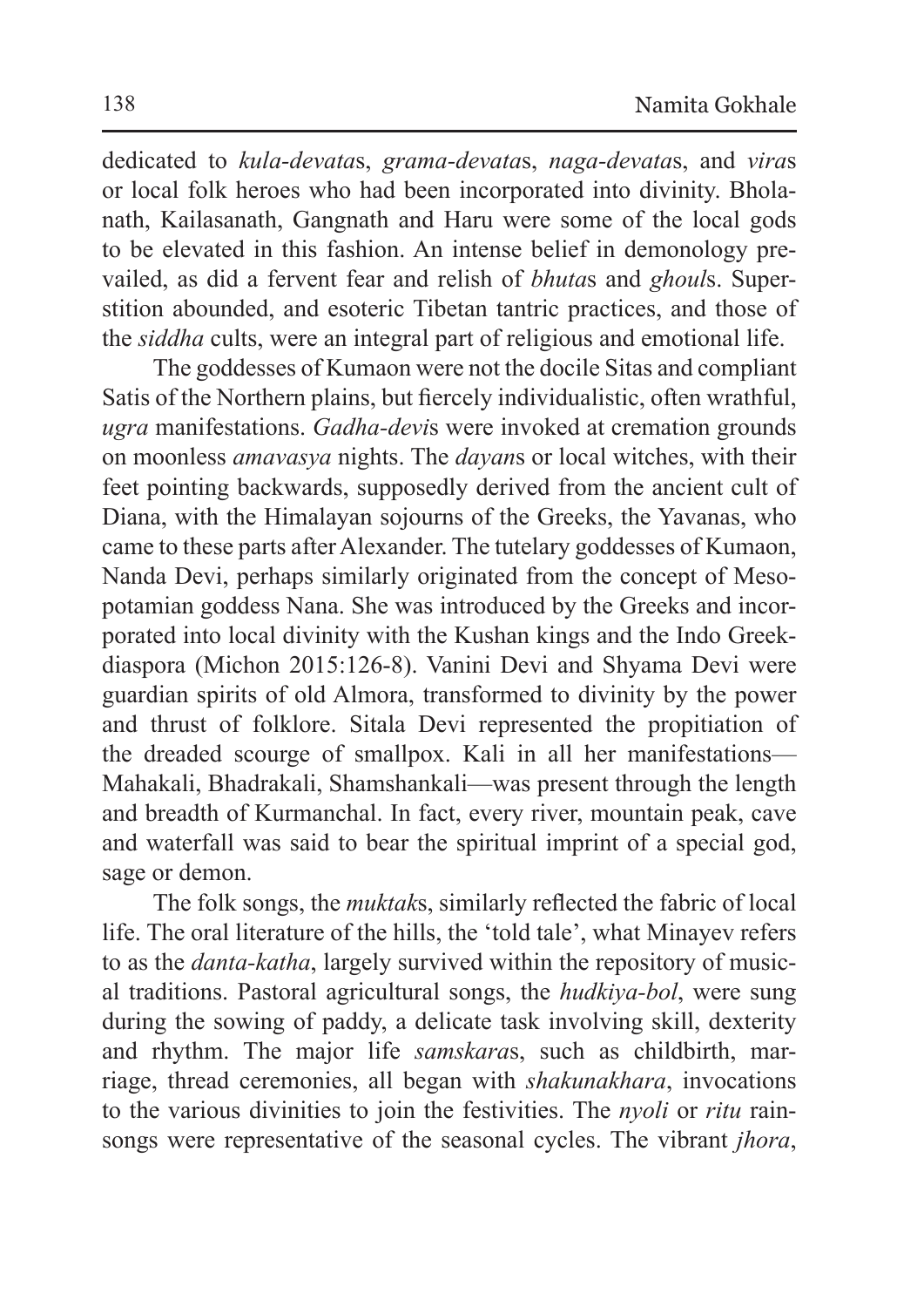*jhora chappeli* and *chhanchhari* songs were accompanied by dances, in which the community also participated. The *jhora*s were duets, often sung by men and women together. *Chhanchhari*, also known as *khel* (game), had a lead singer surrounded by a circle that sang the chorus, and was danced to a slow and measured tread. In the month of *chaitra*, people would congregate at homes, temples and public spaces to celebrate Holi and the coming of spring. Heroic and romantic ballads such as *Rajula-Malushahi*, and *Ajua-Bafaul* continue to be popular to this day. *Jagar*s were, and still are, performed in shamanistic rituals of possession and exorcism, invoking local gods and demons.

A.K. Ramanujan discusses folklore in relation to voice and agency. In his analysis, folk stories can be 'male centred' or 'female centred'. In male centred tales, women have a secondary role and often aid the hero in his quest, or indeed are the object of the quest. "These stories end in marriage—for they speak of the emancipation of the hero from the parental yoke and the setting up of a new family, as he comes into his own". In the other category, "the heroine is already married or she is married early in the tale, and then the women's troubles begin." She has to overcome marital harassment, and sometimes reform her husband, to achieve a happy married life (Ramanujan 1997: 218).

The theme of the clever and patient maiden is reflected in several of these tales, including the first story, 'The Clever Wife', where the legendary pride and guile of the Kamaoni damsel is demonstrated with charm and whimsy. In both the animal kingdom, as in 'The Jackal and the Lion' and 'The Clever Wife' the primary theme is of inverting established power structures through intelligence and guile. The forest and the animal world are present with palpable reality in these folk tales, without the detachment and artifice of court fable or urban allegory. It's a jungle out there, and survival strategies are the essence of these narratives.

The boundaries between human, animal and psychic worlds are also fluid. Muslim influences surface in the constant wanderings of *fakir*s, and in the captivating *pari*s and *houri*s who inhabit the forest. The theme of metamorphosis is constant, with ravens becoming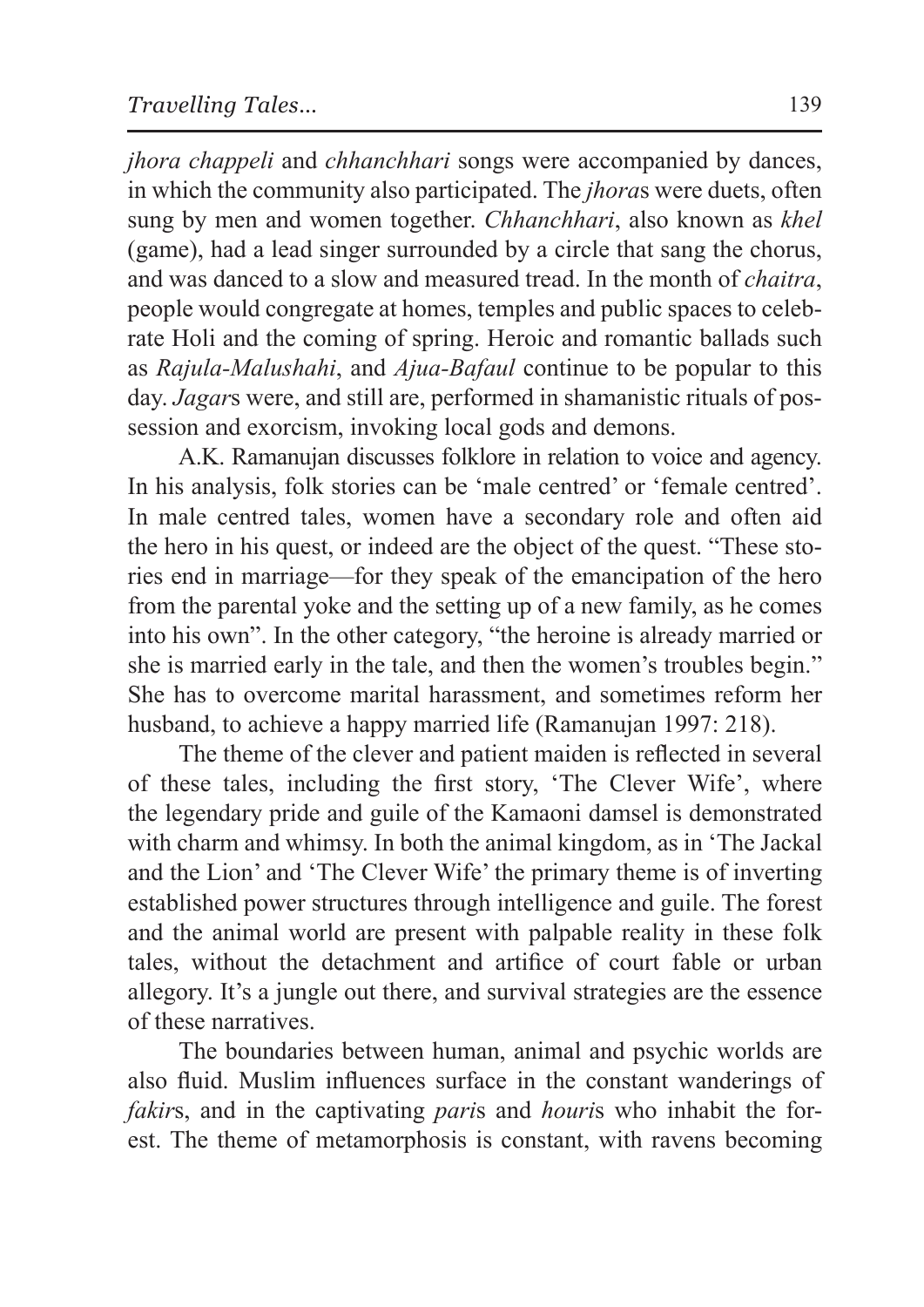*pari*s and snakes transforming into Brahmin priests at will. Things are never as they seem, and the constant presence of form changing sorcerers—the demons, *bhut*s, *pishacha*s, *rakshasa*s and *fakir*s—all test and expand the boundaries of reality at a daily level.

'The Sly Sepoy' seems a contemporary interpretation of an old fable, and comes across as an allegorical tale about the machinations of the British Empire and the East India Company. The sepoy appears more than once in these stories, a trickster figure of no fixed loyalties.

The emblematic story of the collection is perhaps that of the 'Stupid Son and the Cunning Mother'. The gullible simpleton is a staple in these tales, as is the wise and cynical old crone. It is a brutal and disconcerting tale, with nature red in tooth and claw. Here, we have human nature in its fundamentals, unadorned by ethics, characterized by cunning and expediency. Yet there is a special grace reserved for fools and simpletons. It is always ambiguous whether the mediations of the supernatural work towards justice or towards blessing the cunning with good luck, but often all manages to work out well even for those of diminished faculties.

A word about the raconteurs from whom these tales were gleaned—the reader has a sense of them from the pace at which the stories are told. There are fuzzy edges and missing links. What happened to the abandoned princess? How did the prince cut off a piece of meat from the horse's leg? Often, they end abruptly, as though it got dark and the narrator had to walk a long distance home, in paths full of fakirs and *pari*s and snakes masquerading as brahmin priests…

Folk tales are primary cultural memes, carrying in them the seeds of human geographies, histories, situations and identities. It is astounding to reflect on how stories travel and get viral, and how they may lie dormant, muted by circumstances, until they are brought alive again, as the translators Madhu Malik and Bulbul Sharma<sup>2</sup> have shown through their inspired and perceptive translations.

<sup>2</sup> Professor Madhu Malik received her degree in Slavic Folklore from the University of Virginia, Charlottesville. She worked as Professor of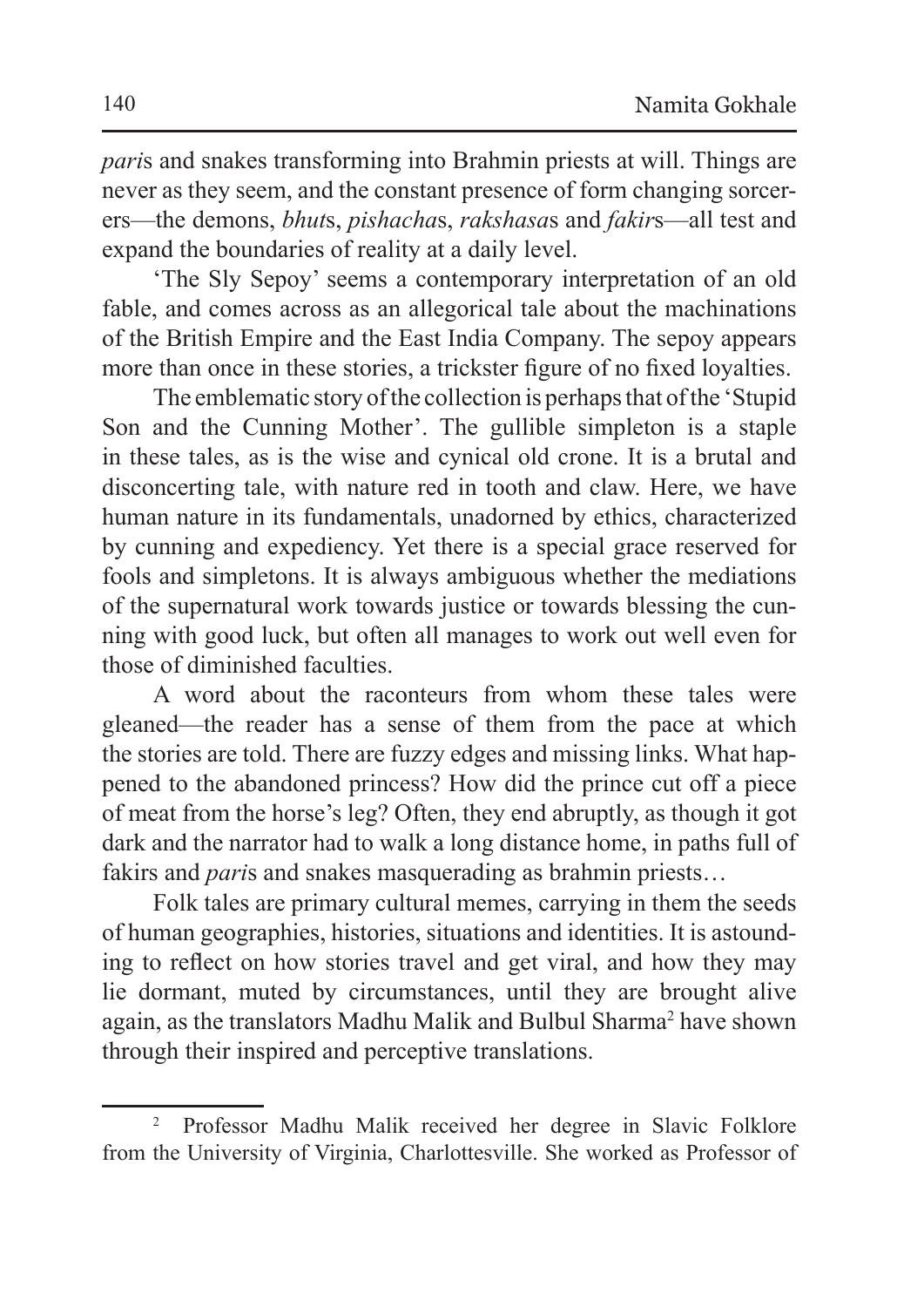#### **Bibliography:**

- Blackburn, S. 2008. *Himalayan Tribal Tales: Oral Tradition and Culture in the Apatani Valley*. Leiden: Brill Academic Publishers.
- Michon D. 2015. *Archaeology and Religion in Early Northwest India: History, Theory, Practice*. London-New York-New Delhi: Routledge.
- Minayev I. 1966. *Indijskije skazki i legendy, sobrannyje w Kamaonie w 1875 godu I.P. Minajevym*. Sost. I.P. Minajev. Moskva: Nauka.
- Minayev I. 2015. *Clever Wives and Happy Idiots. Folktales from the Kumaon Himalayas.* Collected and Retold by Ivan Minayev, with a foreword by Namita Gokhale. Translated by Bulbul Sharma and Madhu Malik. New Delhi: Yatra Books.
- Ramanujan A.K. 1997. *A Flowering Tree and Other Folk Tales from India*. Ed. With a Preface by S. Blackburn and A. Dundes. Berkley and Los Angeles, Carifornia: University of California Press.
- Saklani, D.P. 1998. *Ancient Communities of the Himalaya*. New Delhi: Indus Publishing Company.

the Russian Language and Literature at Bucknell University in Pennsylvania for 25 years. Her teaching background includes courses in the Russian language and literature, folklore and ritual, race and gender studies. Now retired from active teaching, Professor Malik is working on the translation of contemporary Russian fiction. Bulbul Sharma, a graduate in Russian literature from Moscow State University, is an acclaimed author, artist, and story-teller based in Delhi. She has written collections of short stories, a full length novel *Banana Flower Dreams*. Her works have been translated into many foreign languages like Italian, French and Finnish. She also writes for children and has been conducting art and storytelling workshops for children with different abilities for the last 15 years.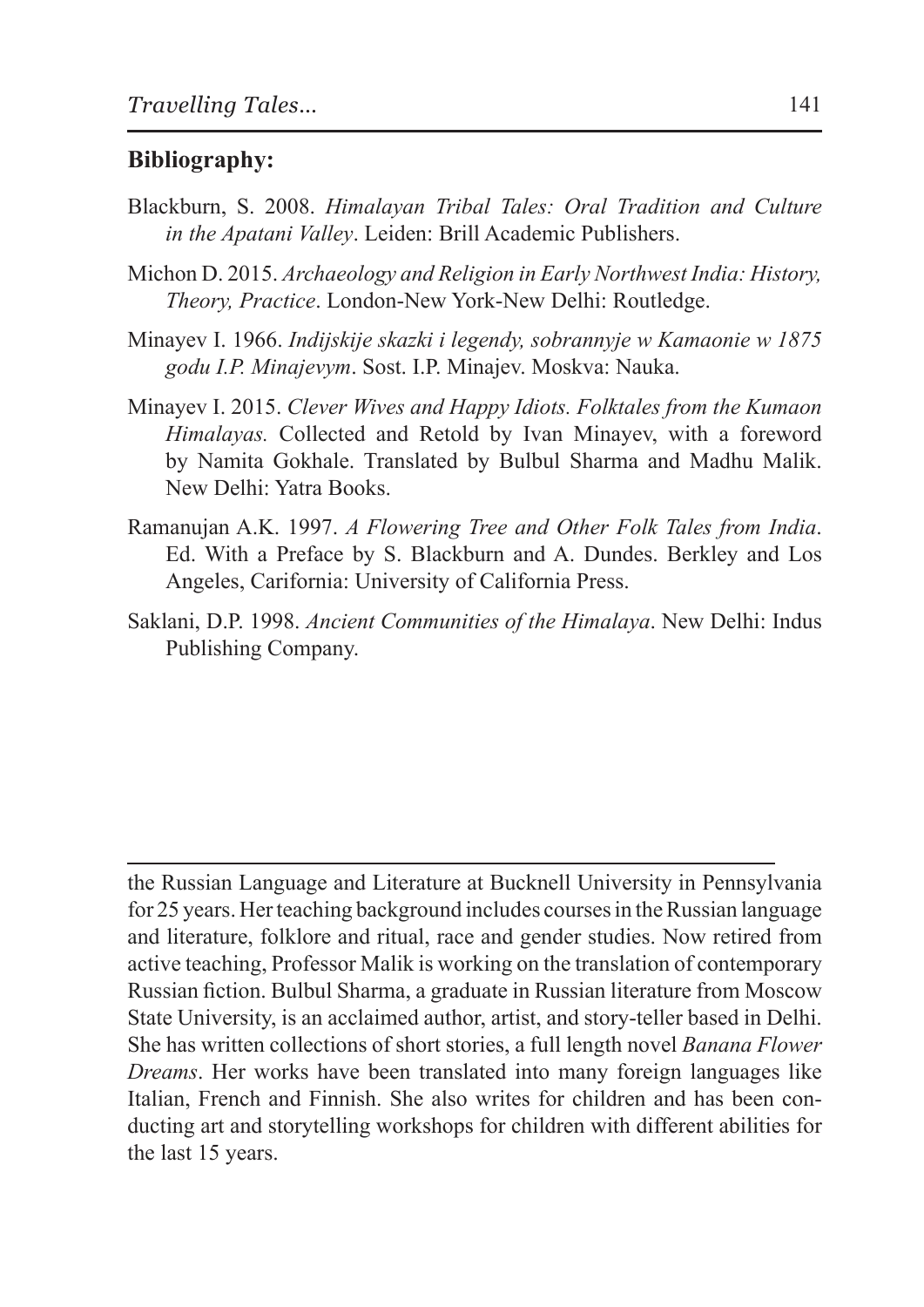## **Appendix**

**Clever Wives and Happy Idiots: a Glimpse into the Kumaoni Folklore. Two tales retold from the Pahari in Russian by Ivan P. Minayev, translated into English by Bulbul Sharma and Madhu Malik.3**

# **THE SLY SEPOY**

During his travels, a *sepoy*<sup>4</sup> got hungry and entered a house. There a woman was cooking lunch while her husband was in the forest collecting firewood.

'Give me something to eat,' said the *sepoy* to the woman.

'Where am I going to get food for you?', she answered. 'I do not have anything!'

The *sepoy* was quiet and then said, 'I saw a wonderful thing on the way here. They were carrying one mango<sup>5</sup> on two carts. And that mango was as big as a house.'

were referred to in this manner. In the eighteenth and nineteenth centuries the word "*sipai*" acquired a specific meaning: this is how soldiers enlisted in the colonial army and trained in the European manner were called. With the help of regular units of sepoys the English won for themselves all of India. 5 Medvedev: mango—the fruit of the tropical tree *Mangifera indica*.

The fruit of the mango is about the size of a large apple, has a soft orange

<sup>3</sup> The texts of two folktales from the book *Clever Wives and Happy Idiots. Folktales from the Kumaon Himalayas* has been kindly shared with us by Namita Gokhale, to whom belongs the idea to recover, translate and publish this obscure collection of rare Kumaoni fables in India. The Editorial Board of *Cracow Indological Studies* is honored to have received two selected tales from this wonderful collection for publication. The translations are published with the original commentaries by Ivan Minayev and the additional commentaries by a prominent Soviet historian of India Yevgeniy Medvedev (1932–1985), added to the second Russian edition of Minayev's collection (Minayev 1966). 4 Medvedev: Sipai [from the Persian *sipahi*]—soldier. In India, mercenaries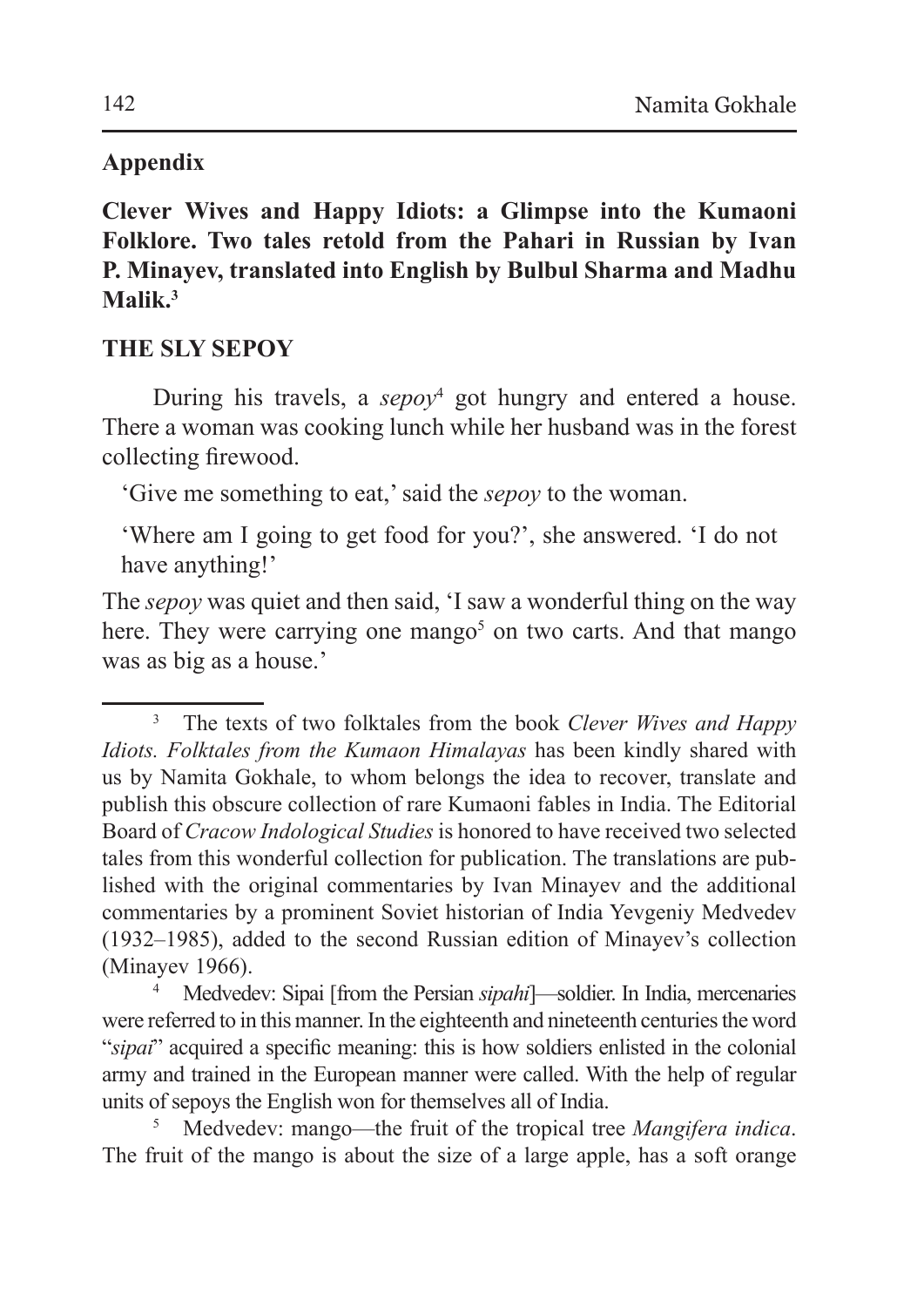'Where did you see this?', the woman asked him.

The *sepoy* pointed to a place about a mile from the house.

'Watch my house, my friend, while I run and have a look,' said the woman.

'Ok,' agreed the *sepoy*. She ran off to look at the giant mango and the *sepoy* slyly began eating the bread that she had made for herself and her husband. There was still a little bit of bread left when the husband of the woman came back from the forest with firewood.

'Who are you?', he asked the *sepoy*.

'A pilgrim,' he replied. 'And where is my wife?'

'Well, a certain man came here a while ago; he beckoned to her, and she went with him.'

'And in what direction did they go?'

'She went down the road to the right.'

The poor man ran off to look for his wife. In the meantime she came home.

'Oh,' she said, 'my husband has brought the firewood. But where has he gone himself?'

'He was just here,' said the *sepoy*; 'some woman, standing near that tree, beckoned to him. And he went with her!'

'Where did he go?'

'Along that road, to the left!', answered the sly *sepoy*.

The wife ran off to look for her husband. And the *sepoy* happily finished the bread. Then he took all the valuables from the house and left. He couldn't get very far from the village.

Both the husband and the wife came back home and began fighting with each other.

exterior, and is sweet, with a delicate sour flavour.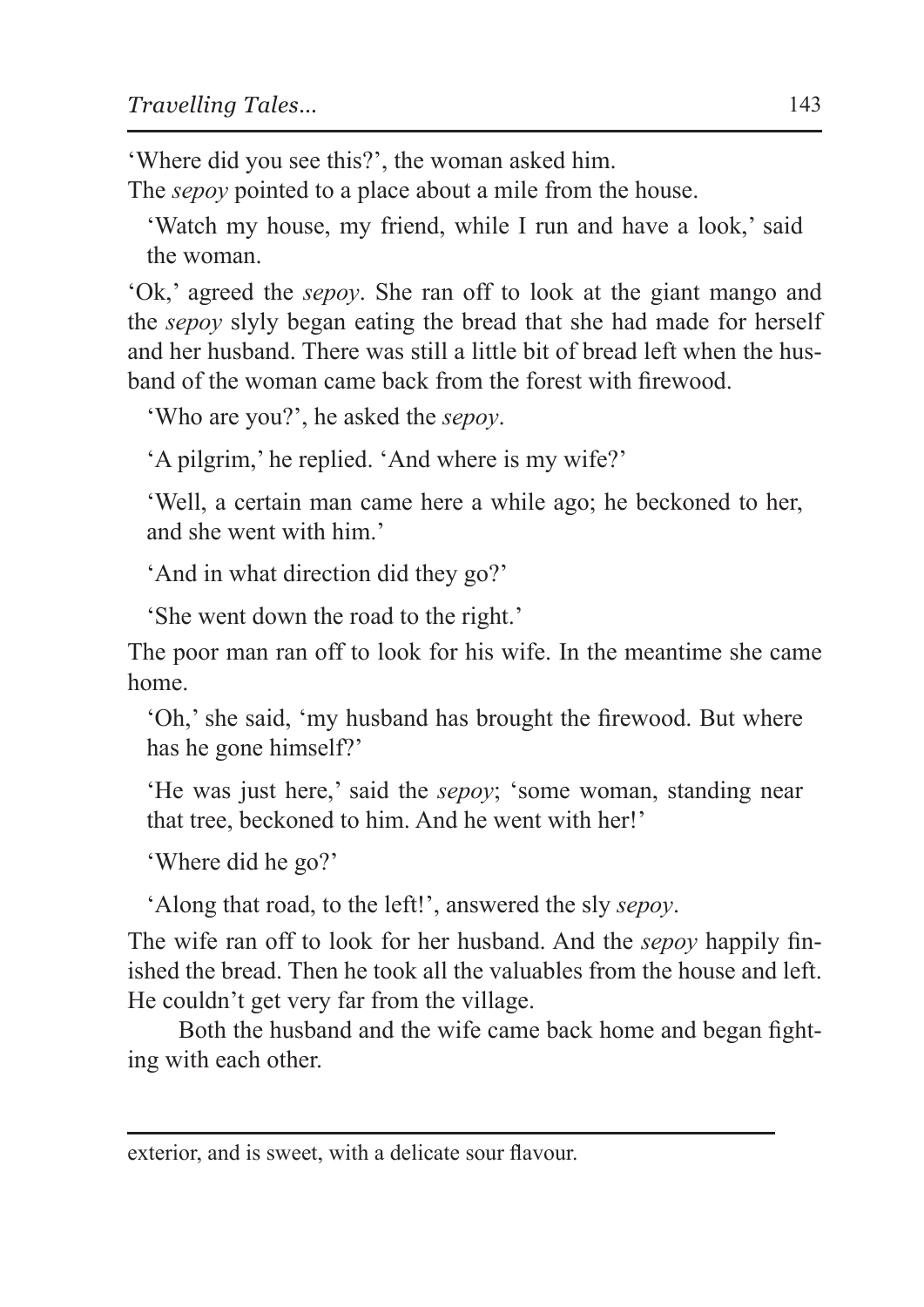'You went off with another man,' he said.

'You ran off with another woman,' screamed the wife. The husband began to beat up his wife.

'Why did you leave the house, woman?' he asked.

She screamed and wailed loudly, tears pouring down her face. The *sepoy* heard the wailing and shouting.

He said to the village people, '*Ram, Ram* … what bad luck. Poor chap. He had only one child and it died!'

The people of the village began to cry, '*Shiva, Shiva, Ram. Ram*…',6 they chanted and went to the poor man's house.

While they were raising such a hue and cry, the *sepoy* seized his chance and ran away.

'Oh, what misfortune…' said the people, 'your child has died. Poor fellow<sup>'</sup>

And the poor fellow got angry and screamed.

'May your children die! You have come here with such inauspicious words!'

Thus they all squabbled for a long time while the sly *sepoy* escaped far, far away.

## **THE STUPID SON AND THE CLEVER MOTHER**

Ayoung boy decided to travel. He said to his mother, 'Mother, bake me some bread for the journey!' The mother baked him bread and he left for his travels.

He stopped on the way to wash his face and hands; he was about to eat when out of nowhere there appeared a dog, who came and stood near him. He gave the dog some bread and it ran away.

<sup>6</sup> Medvedev: Siva! Siva! Ram! Ram!—an address to the gods Shiva and Rama[a reincarnation of Vishnu]. In this instance, the exclamation can be loosely translated as "O, God!" In other situations, it can assume different emotional tones, for instance, '*Ram-Ram*!' is a greeting, *Har, Har Mahadev*!' is a war cry.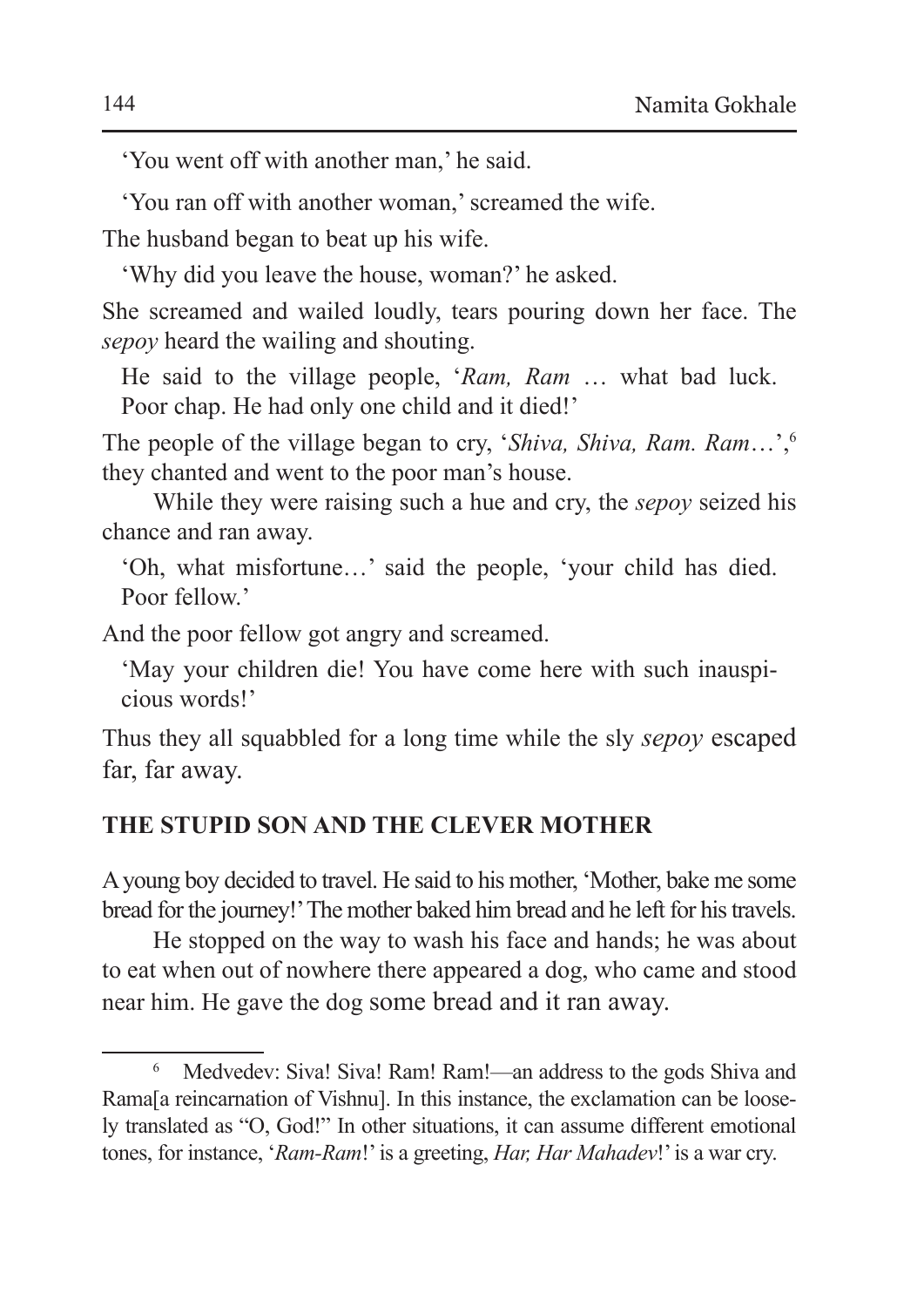At the same time one rich man's leather bags full of gold were being aired out in the sun. The dog came there, grabbed one bag and ran after the young boy. The dog caught up with the boy and put the bag of gold before him. The boy opened the bag and when he saw the gold, he was overjoyed. He gave the dog all his bread. The boy ran home happily and gave his mother the bag containing the gold. The mother looked into the bag and was overjoyed.

Now, the mother was a wise woman. She bought sweets for eight *annas*<sup>7</sup> and scattered them on the roof and the *verandah*.<sup>8</sup>

'Dear son, just take a look at what has rained down on us. Eat as many sweets as you want,' said the mother.

The son was overjoyed. He ate up all the sweets and left nothing. And the mother stitched some good clothes for him. One day the son said to his mother,

'Mother, give me four *paisas*.<sup>9</sup> I will go to the market.'

'What will you do with this money?', asks his mother.

'I will spend one *paisa* on betel leaves,<sup>10</sup> one *paisa* on betel nuts, one *paisa* on sweets, and one *paisa* I will give to the *randi*.'11

The mother gave him four *paisa*s and he went to the market. He first went to the shop where betel nuts were being sold and said,

'*Panwari,* O *panwari*!12 Do you have good betel?'

<sup>7</sup> Minayev: *Anna—* a small coin. Medvedev: A *rupee* was divided into 16 *annas*, an *anna* into 4 *paisas*. Currently this system has been replaced with the decimal one, where a *rupee* is divided into 100 *paisas.*

<sup>&</sup>lt;sup>8</sup> Minayev: *Verandah*—a covered balcony around the house.<br><sup>9</sup> See note 7.

<sup>&</sup>lt;sup>10</sup> Medvedev: *Paan*—plant widely grown in South Asia [Piper betel], with hot and pungent leaves used for chewing (see also *panawari*) <sup>11</sup> Minayev: *Randi*—a depraved and wicked woman

<sup>12</sup> Minayev: *Panvari* seller of betel, Medvedev: *paan*, a *paan*  is a mixture for chewing, very popular in India. It consists of leaves of the plant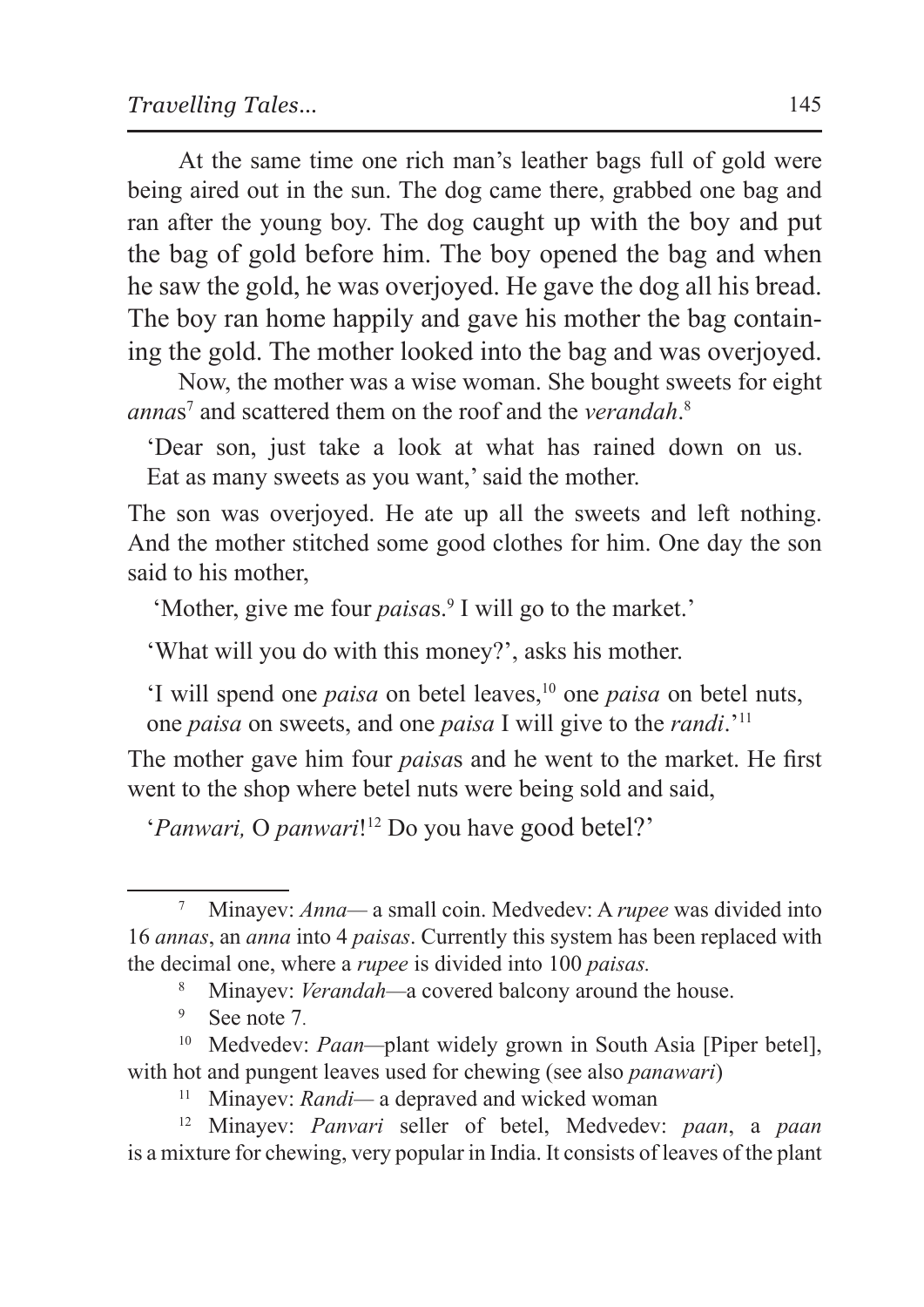'I have very good betel, sir. I will send somebody to fetch them. How much would you like?

'I need about a hundred and fifty bundles.'

Then he went to the sweet seller and said, 'Sweet seller, O sweet seller! Are your sweets ready?'

'Ready, sir. How much should I weigh for you?'

'I need one or two *man*s.'13

'I will prepare that much, sir,' said the sweet seller.

'Get it ready. I will pick them up on my way back.'

Then he went to the *randi* and spent the night with her. In the morning as he was leaving he gave her one *paisa*. They started quarreling.

'All night you slept with me, and now you're giving me one *paisa*!'

The *randi* began to beat him with her shoes. She took his *dohar*<sup>14</sup> off him. From there he went to the sweet seller.

'Sweet seller, O sweet seller,' he said. 'Are the sweets ready?'

'They are ready, sir. How much would you like me to weigh?'

'Give me one *paisa's* worth to try!'

The *halwai* beat him up till he was black and blue and took all his clothes. Then he went to the betel shop.

'Sir,' said the shopkeeper. 'Is the betel ready?'

'Great! Give me one *paisa's* worth.'

betel [Piper betel], spread with lime, in which are wrapped pieces of nut of the nut palm and other spices. The little package produced in the process is called a *paan.*

<sup>13</sup> Minayev/Medvedev: *Man—*Indian weight.

<sup>14</sup> Medvedev: In Minayev's text it is *dohara* in Roman letters.